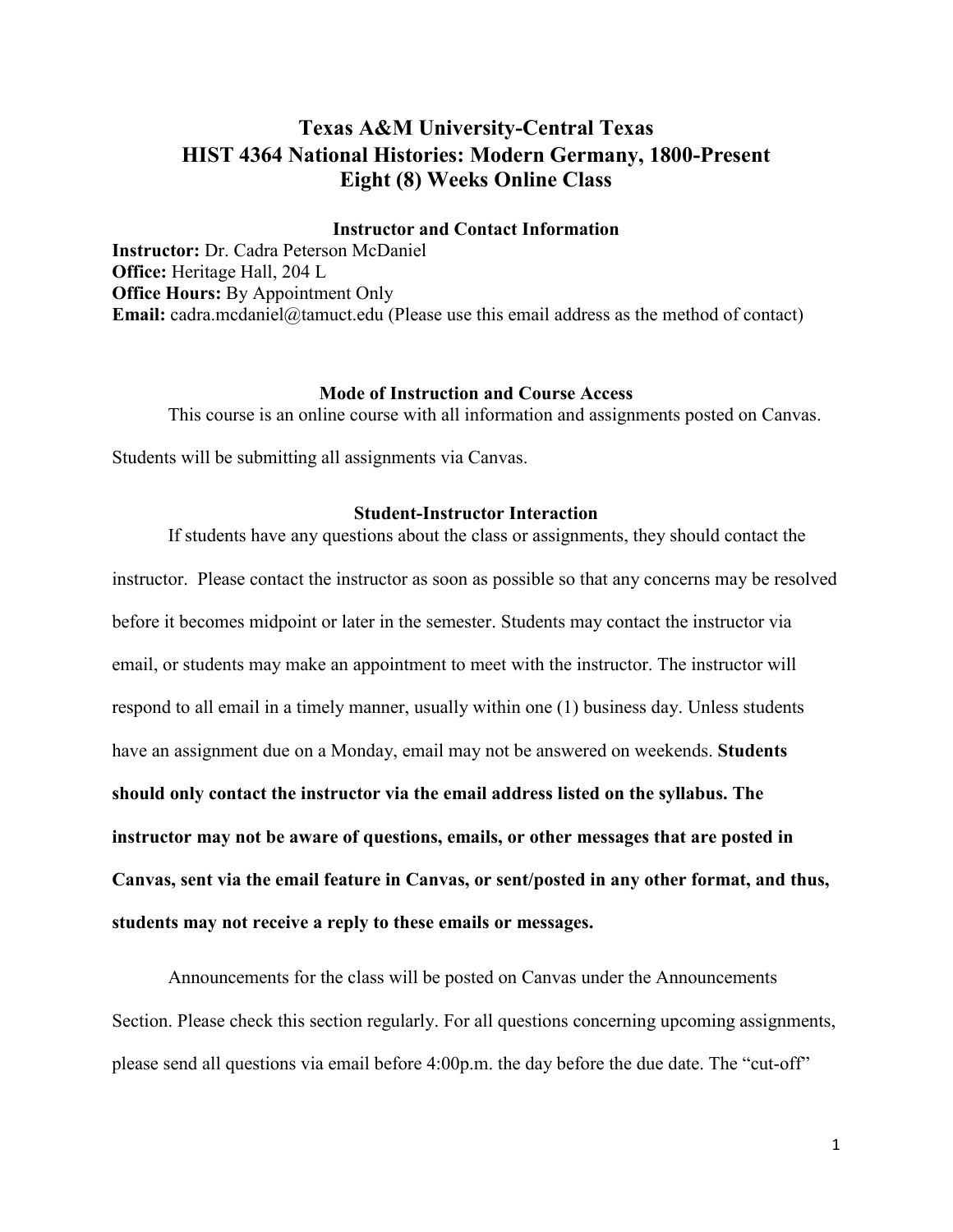time for questions allows all students an equal chance to have questions answered before the due date.

# **Emergency Warning System for Texas A&M University-Central Texas: SAFEZONE**

SafeZone provides a public safety application that gives you the ability to call for help

with the push of a button. It also provides Texas A&M University-Central Texas the ability to

communicate emergency information quickly via push notifications, email, and text messages.

All students automatically receive email and text messages via their myCT accounts.

Downloading SafeZone allows access to push notifications and enables you to connect directly

for help through the app.

You can download SafeZone from the app store and use your myCT credentials to log in.

If you would like more information, you can visit the **[SafeZone](http://www.safezoneapp.com/)** website

[www.safezoneapp.com].

To register SafeZone on your phone, please follow these 3 easy steps*:*

1. Download the SafeZone App from your phone store using the link below: [iPhone/iPad:](https://apps.apple.com/app/safezone/id533054756) [https://apps.apple.com/app/safezone/id533054756]

# [Android Phone / Tablet](https://play.google.com/store/apps/details?id=com.criticalarc.safezoneapp)

[https://play.google.com/store/apps/details?id=com.criticalarc.safezoneapp]

- 2. Launch the app and enter your myCT email address (e.g.  $\{\text{name}\}\langle\omega\text{tamuct.edu}\rangle$ )
- 3. Complete your profile and accept the terms of service

# **Course Information**

# **Course Description**

Each time this course is offered, it will examine the history of a particular state. May be

repeated for credit when topics vary. Prerequisite(s): 6 hours HIST or approval of Department

Chair. This specific section of HIST 4364 examines the political, diplomatic, economic, social,

and cultural development of Modern Germany from 1800 to the present.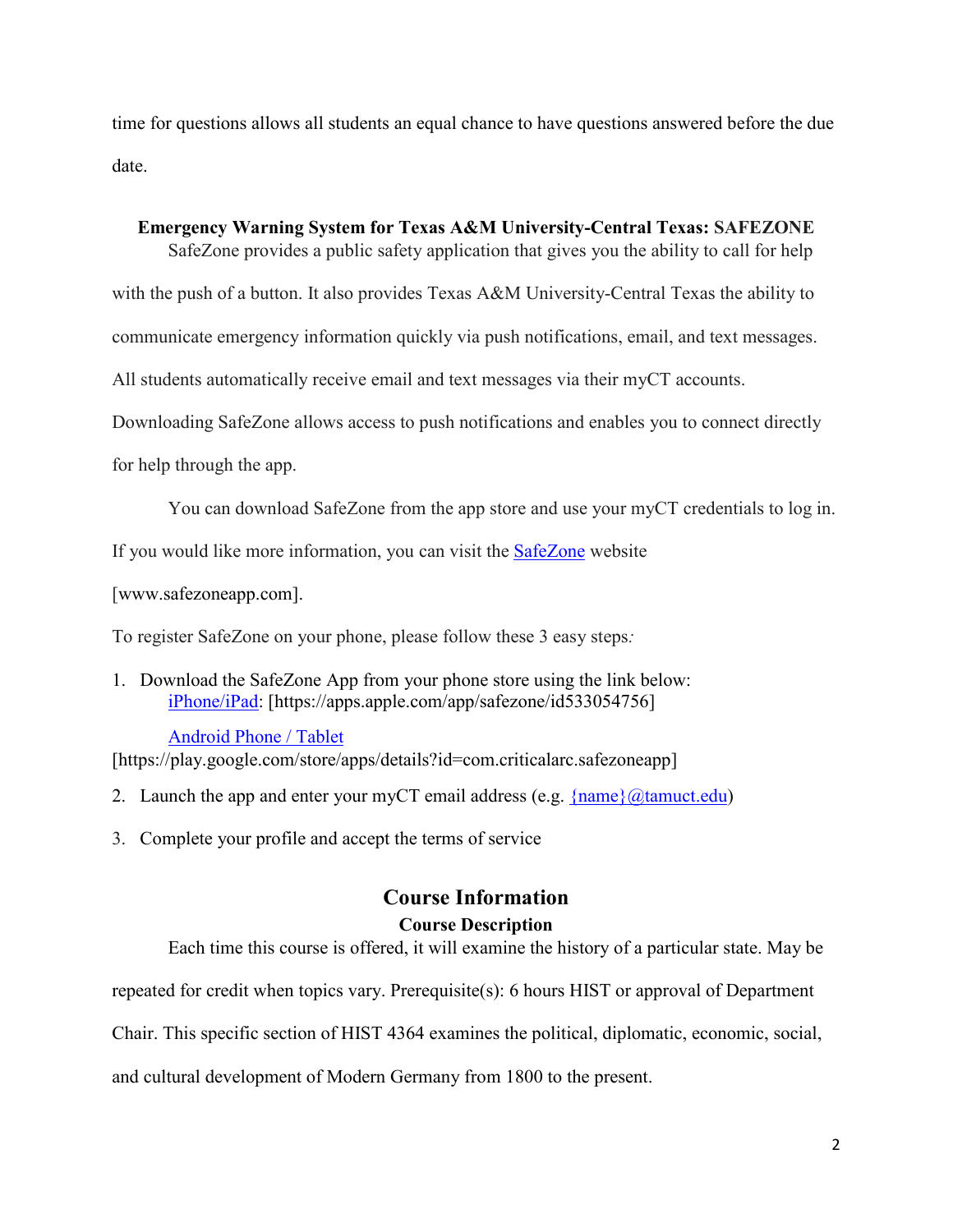### **Overall Course Objective**

After successfully completing the course, students will be able to analyze the political,

diplomatic, economic, social, and cultural milestones in German history from 1800 to the

present.

# **Student Learning Outcomes (SLOs)**

After successfully completing the course, students will be able to

1) Discuss the significance of major events, persons, and ideas in German history and in the formation of a German national identity

2) Examine the experiences of the peasants, the working class, the middle class, and the upper class in German society as well as examine each group's perceptions of major domestic and international events

3) Examine the major debates regarding the development of the German state and examine the events that prompted the formation of and then changes to the German state's boundaries

4) Analyze leading scholarly works and primary documents

# **Required Texts**

Kitchen, Martin. *A History of Modern Germany: 1800 to the Present*. 2<sup>nd</sup> edition. Oxford: Wiley-Blackwell, 2012. ISBN: 9780470655818. Hereafter referred to as the textbook.

Bruce, Gary. *The Firm: Inside the Story of the Stasi*. Oxford: Oxford UP, 2010. ISBN: 9780199896578.

Online primary sources are listed in the course schedule in the syllabus. Links are provided to these readings in the course schedule. See the course schedule in the syllabus for a list of readings.

# **Course Requirements**

### **Syllabus Acknowledgement Statement**

Students need to submit a Syllabus Acknowledgment Statement indicating that they have

read and understand the information in the syllabus. Students should submit the statement on

Canvas. Students' acknowledgement of this statement is worth five (5) points. If students have

any questions about the syllabus, they should contact the instructor as soon as possible.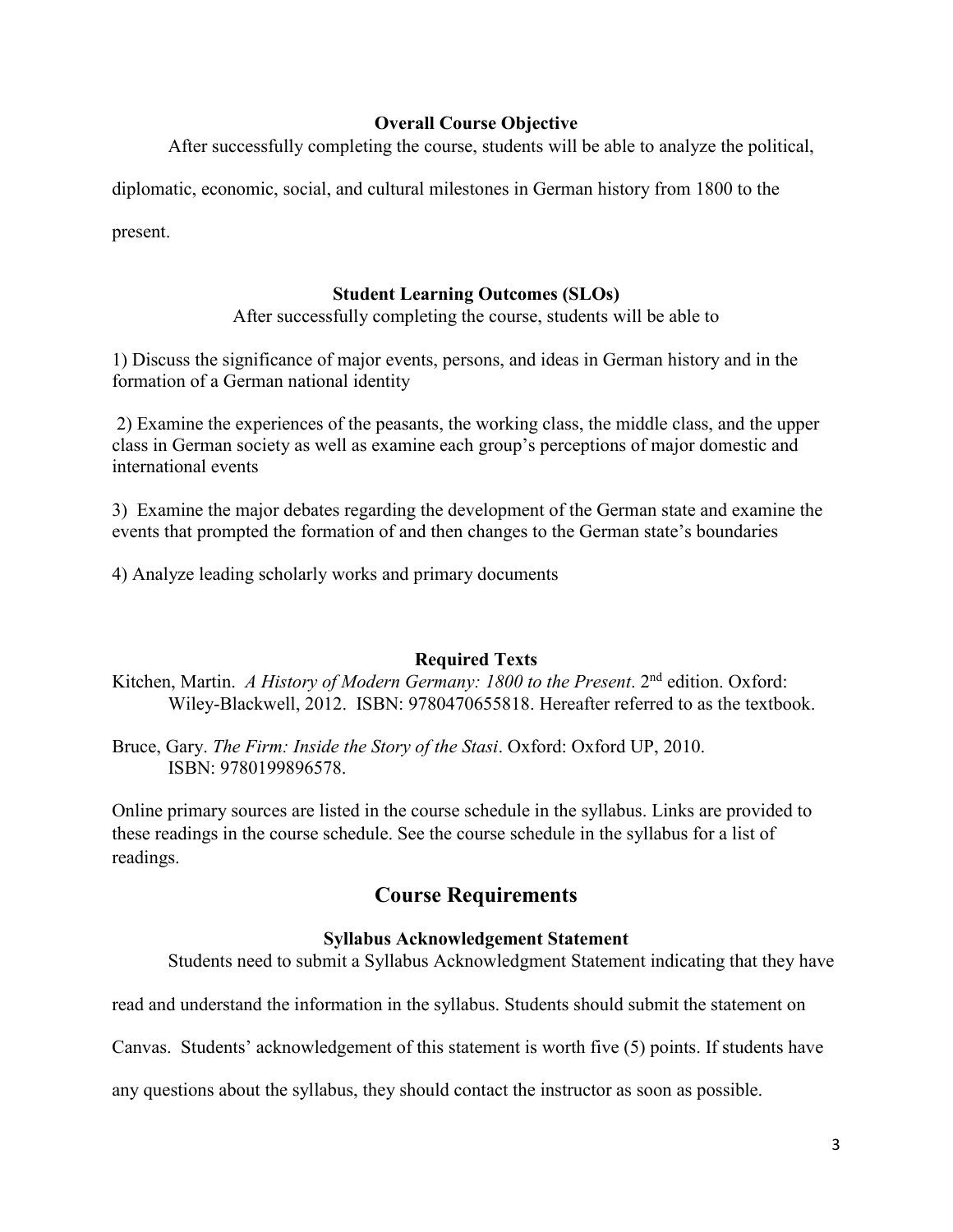### **Importance of Writing**

Often, written materials serve as the first form of introduction to colleagues or potential employers. While this writing may be in the form of a cover letter or résumé, and not a traditional classroom assignment, the writing skills developed in undergraduate courses will aid students in constructing a well-organized and clear letter or resume so that they make a positive first impression.

### **Student Introductions**

During the first week of class, students will need to introduce themselves on the discussion board. These introductions will aid in the formation of discussion groups, and these introductions should be two to three (2-3) sentences. In these introductions, students should include only information that relates to their scholarly interests. Students should not post personal information such as information about their families or hobbies. The instructor has introduced herself on the discussion board, and students should refer to her post as an example.

### **Criteria for Student Introductions=5 points**

Discussion of scholarly interests=4 points

Written clearly with correct grammar and punctuation and generally free of typographical errors and misspellings=1 point

### **Additional Discussion Posts**

Throughout the semester, including Week 1, students will contribute to various discussion post topics. The topics for each discussion post are outlined in the course schedule in the syllabus. Specific questions for discussion are posted on the discussion boards in Canvas. For each discussion post, students should provide an initial post of a paragraph of five to seven (5-7) sentences that addresses the specific discussion topic. Moreover, as part of these posts, students will need to respond to at least one (1) of their classmates' posts. These responses may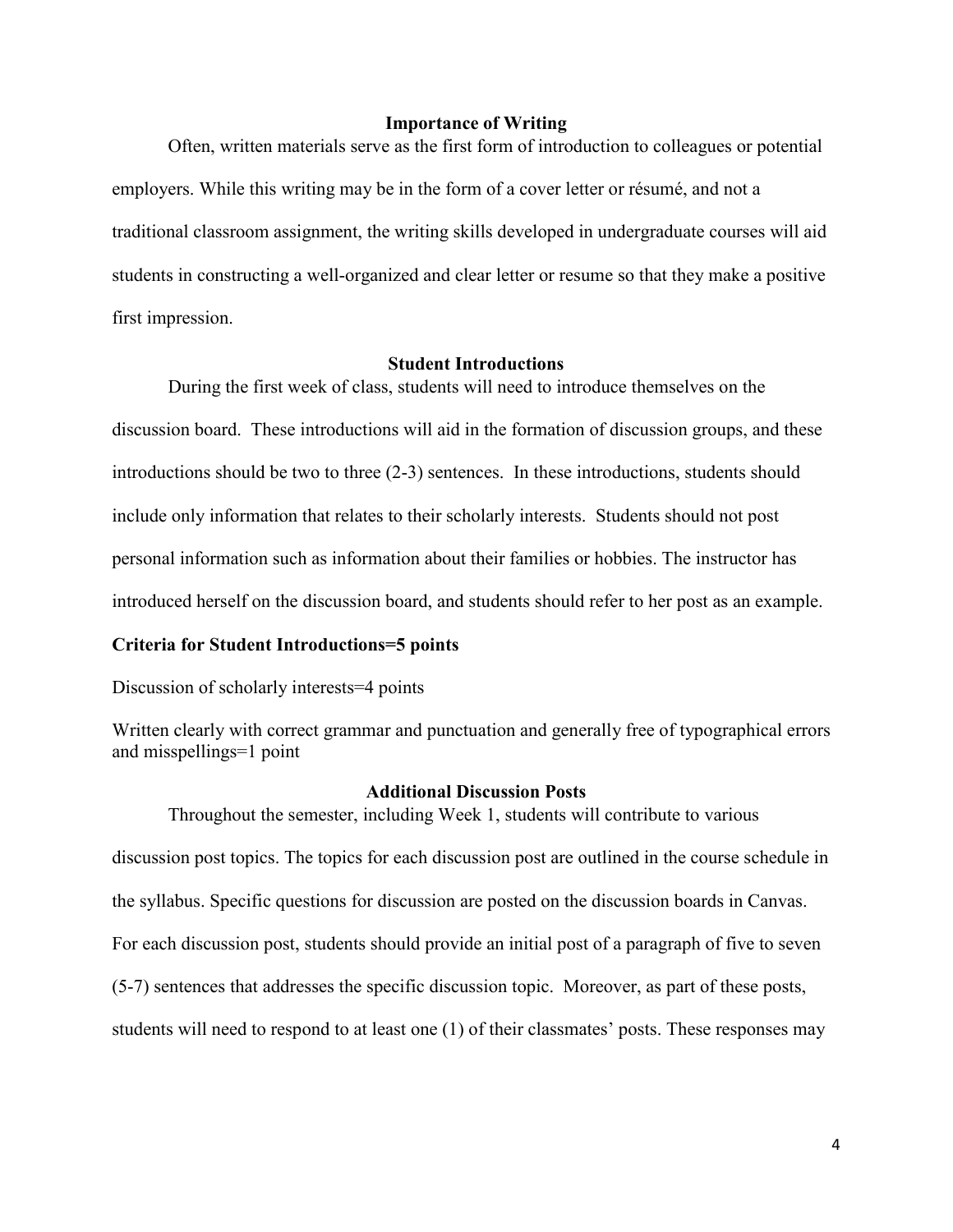take the form of expanding upon ideas in classmates' posts or offering a different perspective on the topic.

### **Criteria for Discussion Posts=8 points each**

Initial posts that address the discussion topic= 3 points

Response to at least one (1) classmate's post=3 points

Written clearly with correct grammar and punctuation and generally free of typographical errors and misspellings=2 point

### **Essay Questions**

In lieu of traditional examinations in this course, students will answer essay questions. There will be three (3) sets of essay questions, and each set of questions will consist of two (2) questions. Check the course schedule for the due dates. These essay questions will be posted at least one (1) week before the due date. The essay questions will address major topics and themes covered in the textbook (Kitchen's *A History of Modern Germany: 1800 to the Present*) as well as address topics discussed in the supplemental material posted on Canvas. Students should use the information from these sources to answer the questions and may include information from Bruce's book, *The Firm: Inside the Story of the Stasi*, as well as information from the assigned online primary readings. However, no other sources should be used.

For each essay question, students should make an argument and then use class material to support this argument. Each response to each essay question should be four to five (4-5) pages with one (1) inch margins; should be doubled spaced; and should use twelve (12) point Times New Roman Font. Reponses to the essay questions should include the most pertinent and specific information that best supports the argument. In the last set of essay questions, one (1) of these essay questions will be cumulative or comprehensive; thus, students MUST use material from throughout the semester. The response to the cumulative question should also be four to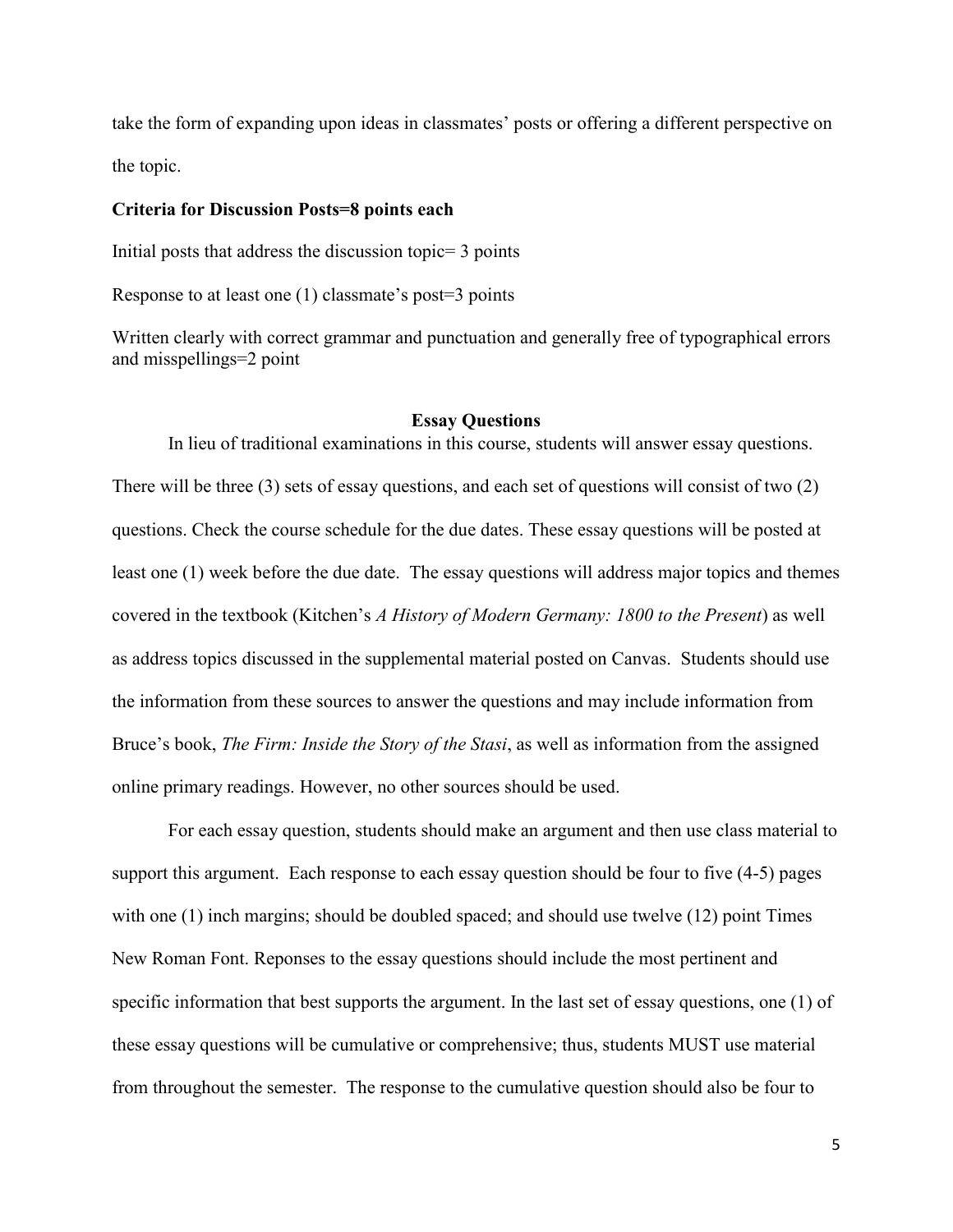five (4-5) pages with one (1) inch margins; be doubled spaced; and use twelve (12) point Times New Roman Font.

Students' answers should be written in a clear manner and be free generally of grammatical errors. Students should NOT use any quotations, or ten (10) points will be deducted from the essay grade. Instead, students should paraphrase the material or put the material in their own words. When students paraphrase the material, they must engage critically with the material, which leads to a more thorough understanding of the text. Any maps, charts, graphs, or other images should be in an Appendix and not within the text of the responses. Students' responses should be in paragraph format. There should not be extensive lists of items, especially in column format, and there should not be extra space between paragraphs or anywhere in the responses. Responses that exceed the length limit; that are under the minimum page requirement; or that do not follow all guidelines and requirements will reduce students' grades by five (5) points.

Should students have any questions about the responses, the instructor will work with students on an individual basis. Though the instructor will not read drafts of the responses, students should feel free to ask questions about the assignment and to discuss specific aspects with the instructor. **These responses to the essay questions must be submitted via Canvas. Assignments submitted in any other format will not be accepted.** 

#### **Criteria for Essay Questions=50 points each**

Argument that clearly addresses the essay question=10

Specific evidence that supports the argument=30

Written clearly with correct grammar and punctuation and generally free of typographical errors and misspellings=10 point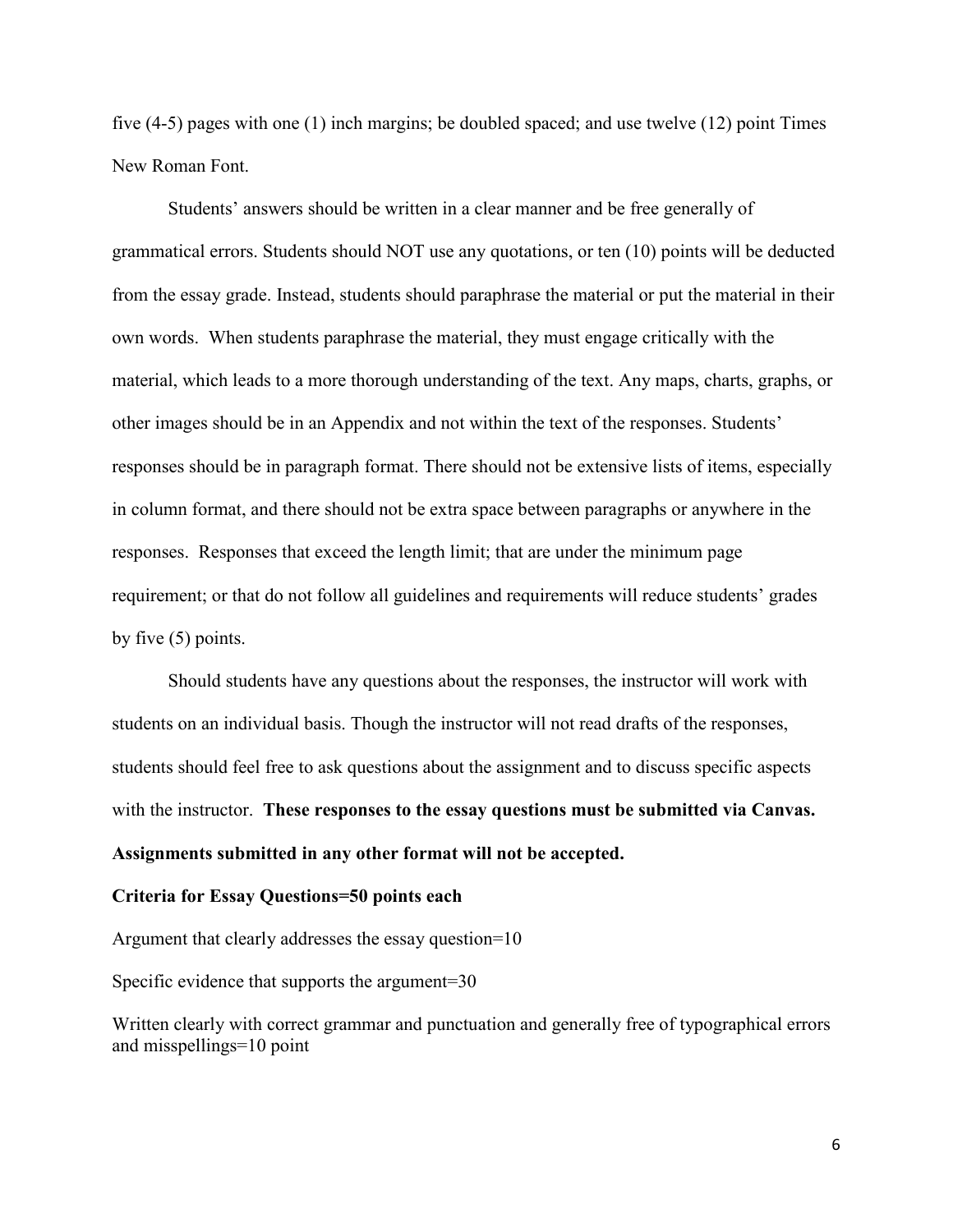#### **Book Analysis**

A component of the class will be a book analysis of Gary Bruce's *The Firm: Inside the Story of the Stasi*. Check the course schedule for the due date. The analysis should be two to three (2-3) pages with one (1) inch margins; should be double spaced; and should use twelve (12) point Times New Roman Font. Students need to have a title page, which does not count toward the required two to three (2-3) pages. Students will need an endnote page (if using quoted material), and a bibliography (if using quoted material). These pages do not count toward the required pages. The title page, endnotes page, and bibliography should conform to Turabian Style. Links to Turabian Style guidelines are posted under the Files tab on Canvas.

Throughout the analysis, students may use ONLY two (2) quotations of ten (10) words or less. The emphasis is that students paraphrase the material. When students paraphrase the material, then students must engage critically with the material, which leads to a more thorough understanding of the text. For this assignment, ONLY quoted material will need to be cited. Students should use only the book when composing the analysis and not add material from other sources.

Students should proofread their analyses for typographical errors and misspellings. Also, any maps, charts, graphs, or other images should be in an Appendix and not within the text of the analysis. Students' analyses should be in paragraph format. There should not be extensive lists of items, especially in column format, and there should not be extra space between paragraphs or anywhere in the analyses. Analyses that exceed the length limit; that are under the minimum page requirement; or that do not follow all guidelines and requirements will reduce students' grades by ten (10) points.

Should students have any questions, the instructor will work with students on an individual basis. Though the instructor will not read drafts of the analyses, students should feel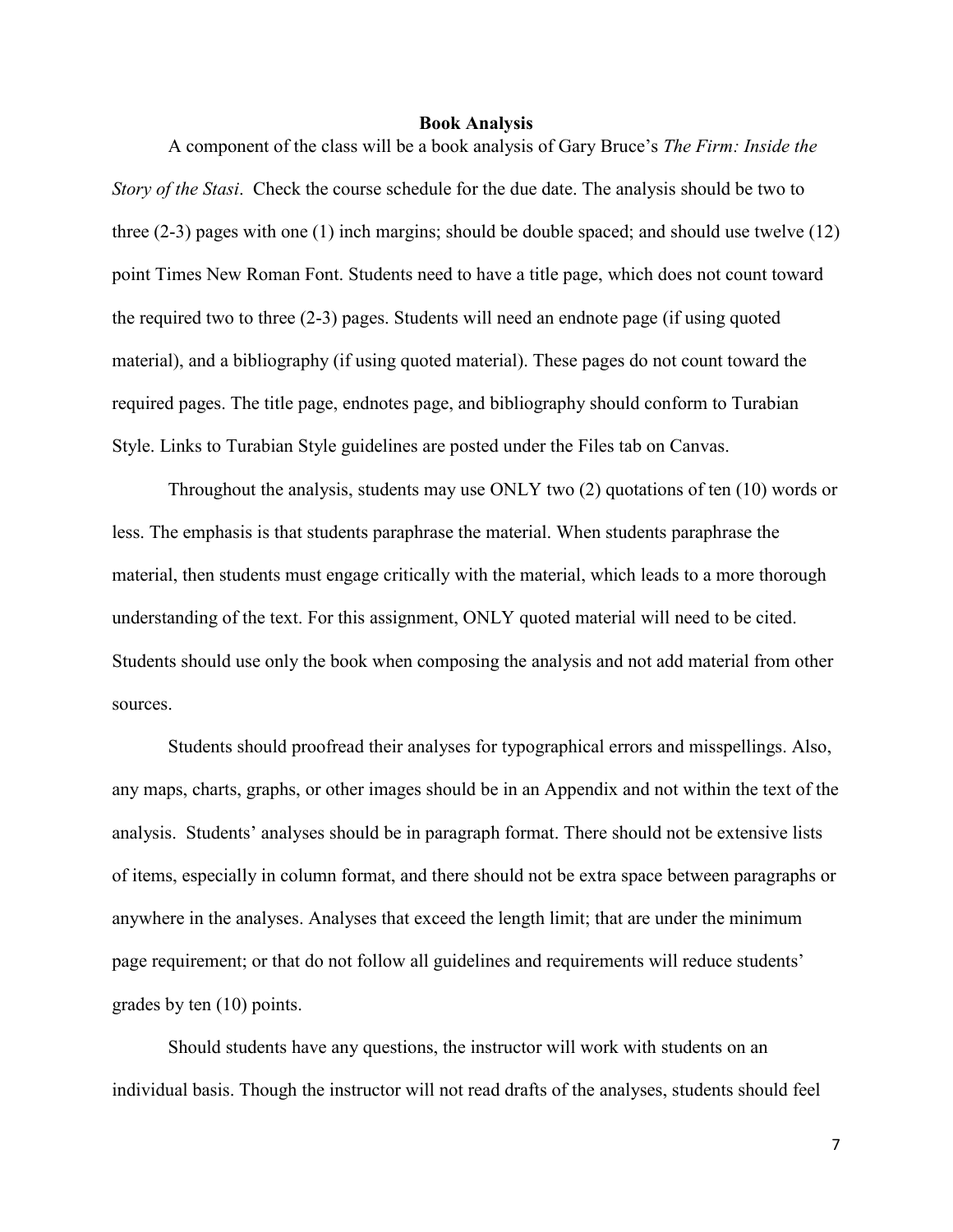free to ask questions about the assignment and to discuss specific aspects with the instructor.

# **This analysis must be submitted via Canvas. Assignments submitted in any other format**

# **will not be accepted.**

# **Criteria for Book Analysis=40 points**

Identify and explain the authors' purpose and argument=5 points

Analyze examples that support the authors' thesis=20 points

Discussion of overall impression of the book (which may include but is not limited to readability, intended audience, and/or effective use of maps and/or images) =5 points

Present clear writing, use correct grammar, have proper citations, and be free generally of typographical errors=10 points

# **Class Grading Scale, Possible Points, and Conversion**

This class follows TAMUCT's traditional grading scale of 100-90=A; 89-80=B;

79-70=C; 69-60=D; and 59 and below=F.

Syllabus Acknowledgement Statement=5 points Student Introductions=5 points Discussion Posts= 64 points Essay Questions=300 points Book Analysis=40 points Total Points= 414 points

Students may determine their grades by taking the total number of points earned and

dividing by the total number of points possible.

# **Posting of Grades**

Grades will be posted online in Canvas and assignments returned via Canvas.

Assignments are graded usually within one (1) week of the due date.

# **Course Schedule (Course Outline and Calendar)**

The instructor reserves the right to make modifications to the syllabus and the course

schedule as needed based on time and other factors. Should this need occur, then an updated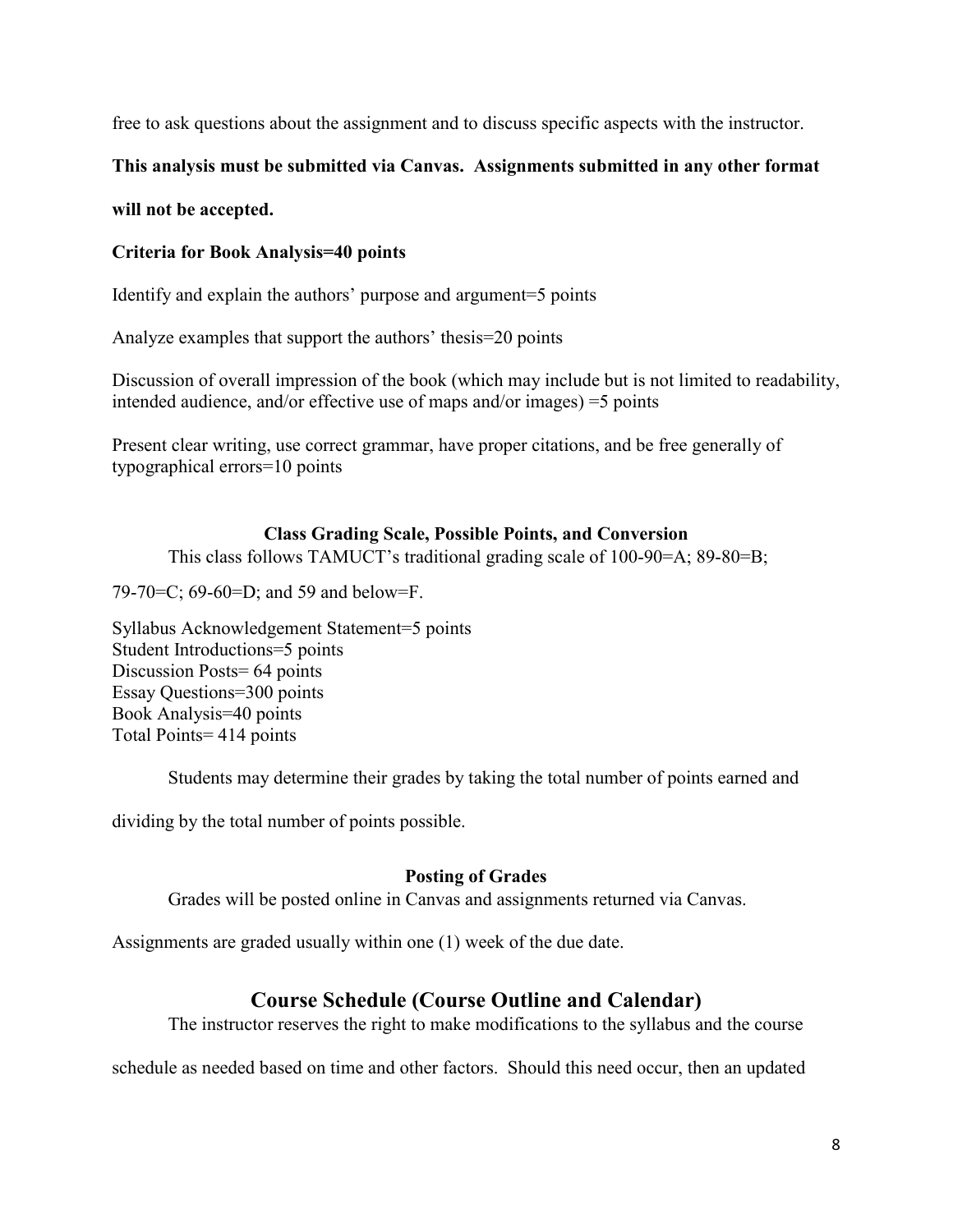syllabus and/or schedule will be posted online through Canvas. Titles of online readings are listed as they appear online.

# **All assignments are due at Noon (12:00 p.m.) on the due dates listed below, and**

# **ALL assignments must be submitted via Canvas. Assignments not submitted via Canvas**

**will not be graded.** 

**Week 1: June 6-June 10** The German States and Napoleon; Changes in German Society; Student Introductions; Syllabus Acknowledgement Statement

June 6-June 10 Read: Kitchen Chapters 1 and 2, Material in the Week 1 Folder on Canvas, and Primary Sources:

Johann Gottlieb Fichte, Addresses to the German Nation, 1807 <http://sourcebooks.fordham.edu/Halsall/mod/1807fichte1.asp>

Heinrich Heine, "The Silesian Weavers," [https://www.germanhistory](https://www.germanhistory-intersections.org/en/migration/ghis:document-124)[intersections.org/en/migration/ghis:document-124](https://www.germanhistory-intersections.org/en/migration/ghis:document-124)

June 8: Assignments Due: Student Introductions and Syllabus Acknowledgement **Statement** 

June 10: Assignment Due: Discussion of Primary Sources: Johann Gottlieb Fichte, Addresses to the German Nation, 1807 and Henrich Heine's "The Silesian Weavers"

# **Week 2: June 13-June 17:** Restorations and Revolutions

June 13-June 17 Read: Kitchen Chapters 3 and 4, Material in the Week 2 Folder on Canvas, and Primary Source:

"Germany's Unification," 1843 [https://germanhistorydocs.ghi-dc.org/sub\\_document.cfm?document\\_id=239](https://germanhistorydocs.ghi-dc.org/sub_document.cfm?document_id=239)

June 17 Assignment Due: Discussion of "Germany's Unification," 1843

**Week 3: June 20-June 24:** The German States' Development and German Unification

June 20-24 Read: Kitchen Chapters 5 and 6, Material in the Week 3 Folder on Canvas, and Primary Sources:

Documents on German Unification <http://sourcebooks.fordham.edu/Halsall/mod/germanunification.asp>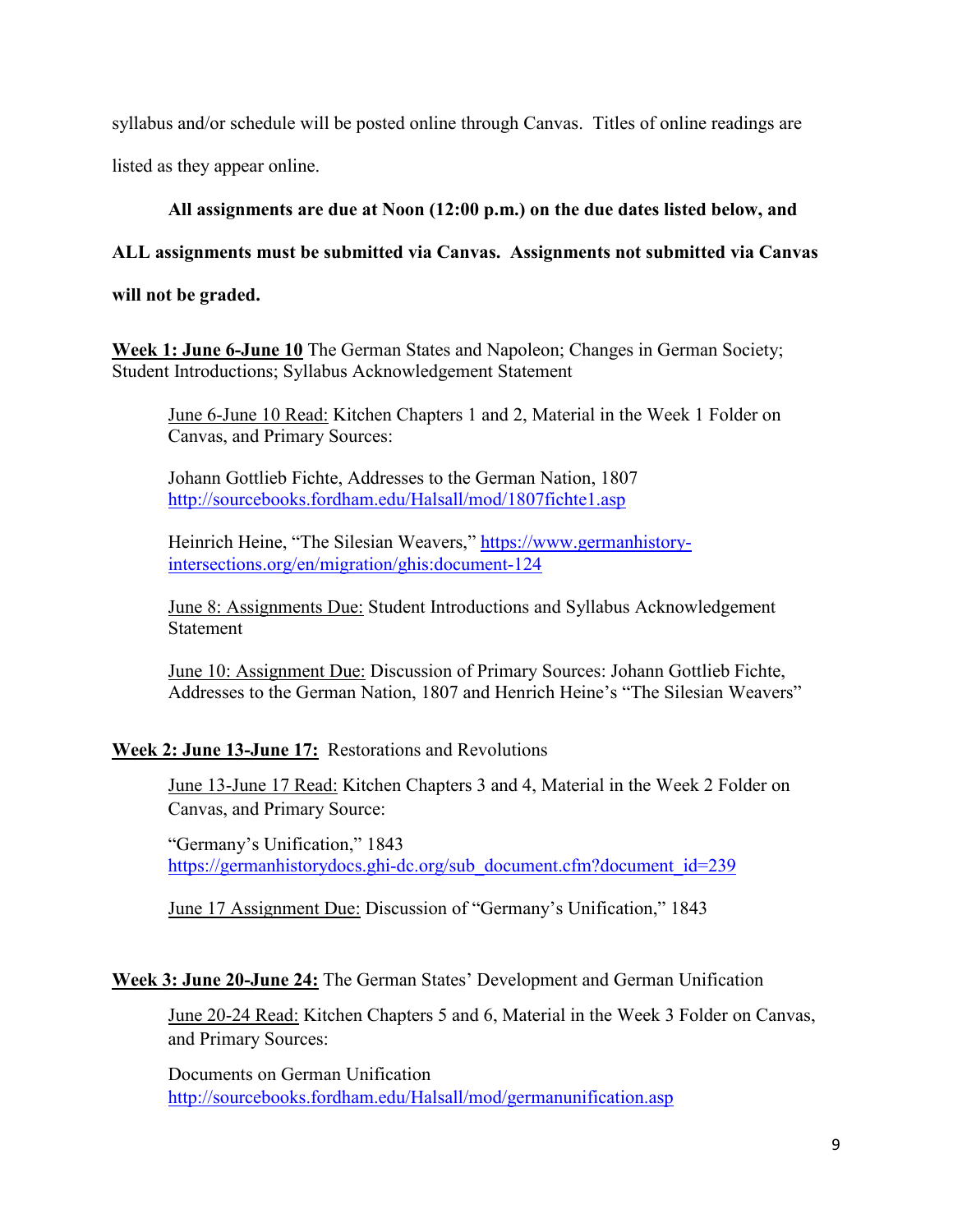Max Schneckenburger, "The Watch on The Rhine," 1870 <http://sourcebooks.fordham.edu/Halsall/mod/1870wachtrhein.asp>

June 24 Assignment Due: Discussion of Documents on German Unification and Max Schneckenburger, "The Watch on The Rhine," 1870

**Week 4: June 27-July 1:** Bismarck's Germany and Germany's Relations with Europe

June 27-July 1 Read: Kitchen Chapters 7 and 8, Material in the Week 4 Folder on Canvas, and Primary Source:

"The Nightmare of Coalitions": Bismarck on the Other Great Powers (1879/1898) 2-page document hit "next" at the bottom of the page to continue reading [http://germanhistorydocs.ghi-dc.org/sub\\_document.cfm?document\\_id=1855](http://germanhistorydocs.ghi-dc.org/sub_document.cfm?document_id=1855)

June 29: Assignment Due: Responses to First Essay Questions

July 1 Assignment Due: Discussion of "The Nightmare Coalitions"

**Week 5: July 4-July 8:** Wilhelmine Germany and the Great War (World War I)

July 4 -July 8 Read: Kitchen Chapters 9 and 10, Material in the Week 5 Folder on Canvas, and Primary Sources:

The "Blank Check": Ladislaus Count von Szögyény-Marich (Berlin) to Leopold Count von Berchtold (July 5, 1914) [http://germanhistorydocs.ghi-dc.org/sub\\_document.cfm?document\\_id=800](http://germanhistorydocs.ghi-dc.org/sub_document.cfm?document_id=800)

Soldiers Describe Combat V: Peter Hammerer (1916) [http://germanhistorydocs.ghi-dc.org/sub\\_document.cfm?document\\_id=813](http://germanhistorydocs.ghi-dc.org/sub_document.cfm?document_id=813)

July 8 Assignment Due: Discussion of "The Blank Check" and Soldiers Describe Combat.

**Week 6: July 11-July 15:** Weimar Germany; Nazi Germany; World War II

July 11-July 15 Read: Kitchen Chapters 11, 12, and 13, and Material in the Week 6 Folder on Canvas; Begin reading Bruce: Introduction, Chapters 1, 2, and 3; and Primary Sources:

Hilde Walter, "The Misery of the New *Mittelstand*" (1929) 2-page document hit "next" at the bottom of the page to continue reading [http://germanhistorydocs.ghi-dc.org/sub\\_document.cfm?document\\_id=3843](http://germanhistorydocs.ghi-dc.org/sub_document.cfm?document_id=3843)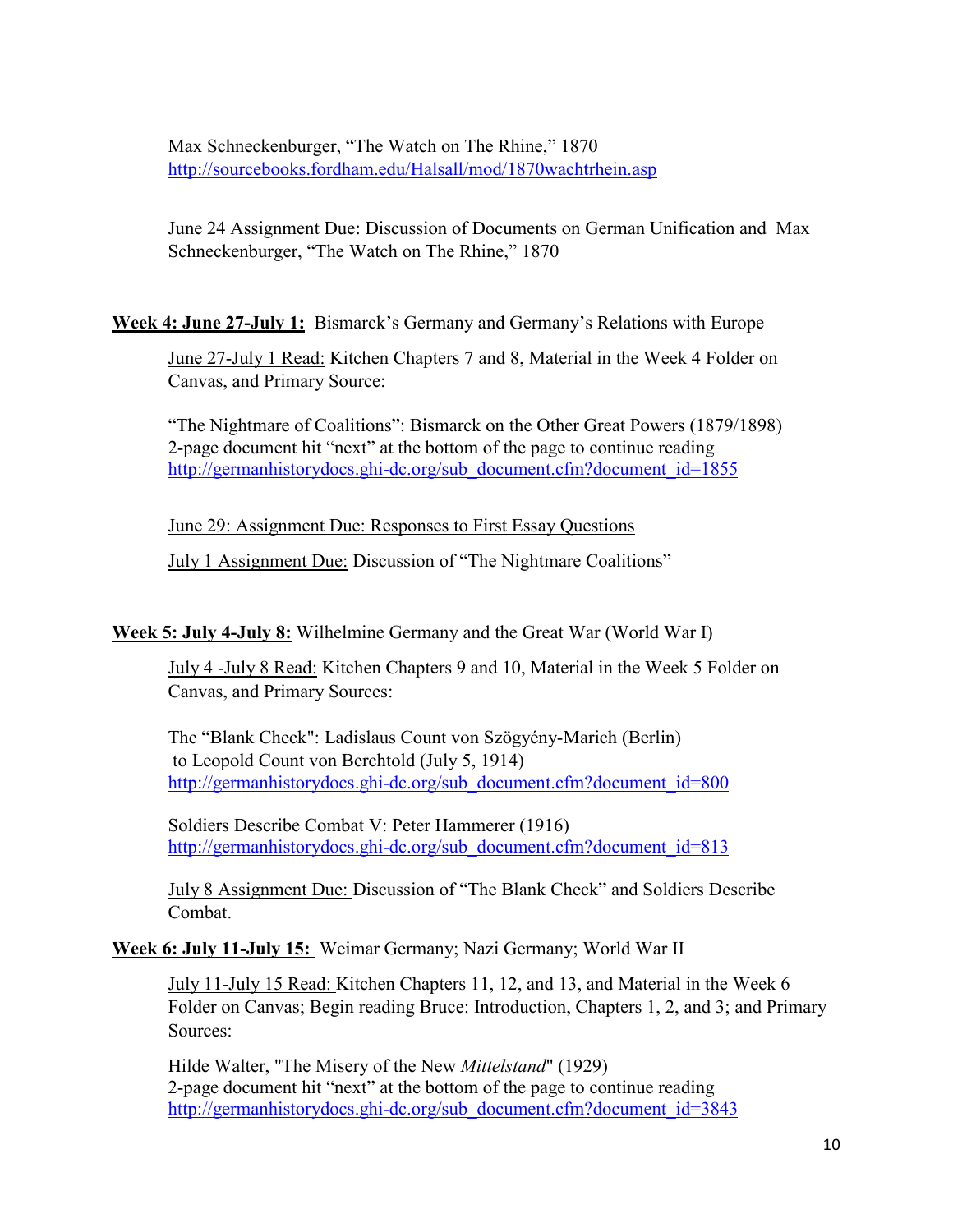Excerpts from Hitler's Speech before the first "Greater German Reichstag" (January 30, 1939)

27-page document hit "next" at the bottom of the page to continue reading [http://germanhistorydocs.ghi-dc.org/sub\\_document.cfm?document\\_id=2289](http://germanhistorydocs.ghi-dc.org/sub_document.cfm?document_id=2289)

Police President of Hamburg Report on Firestorm (August 1943) 4-page document hit "next" at the bottom of the page to continue reading [http://germanhistorydocs.ghi-dc.org/sub\\_document.cfm?document\\_id=1587](http://germanhistorydocs.ghi-dc.org/sub_document.cfm?document_id=1587)

Report by Alfred Wetzler and Rudolf Vrba, two Escapees from Auschwitz (Late April 1944) 26-page document hit "next" at the bottom of the page to continue reading [http://germanhistorydocs.ghi-dc.org/sub\\_document.cfm?document\\_id=1535](http://germanhistorydocs.ghi-dc.org/sub_document.cfm?document_id=1535)

July 13 Assignment Due: Responses to Second Essay Questions

July 15 Assignment Due: Discussion of Hilde Walter, "The Misery of the New *Mittelstand*"; Excerpts from Hitler's Speech before the first "Greater German Reichstag; Police President of Hamburg Report on Firestorm; Report by Alfred Wetzler and Rudolf Vrba, two Escapees from Auschwitz.

**Week 7: July 18-July 22:** The Federal Republic of Germany (West Germany) and the German Democratic Republic (East Germany); the Cold War

July 18-July 22 Read: Kitchen Chapters 14, 15, and 16 and Material in the Week 7 Folder on Canvas; Read Bruce Chapters 4, 5, 6 and Conclusion and Primary Sources:

A Sudeten German Refugee Writes to the Resettlers Department of the State Government of Saxony (January 8, 1949) [http://germanhistorydocs.ghi-dc.org/sub\\_document.cfm?document\\_id=4474](http://germanhistorydocs.ghi-dc.org/sub_document.cfm?document_id=4474)

Women's Liberation Gaining Ground (April 22, 1977) 5-page document hit "next" at the bottom of the page to continue reading [http://germanhistorydocs.ghi-dc.org/sub\\_document.cfm?document\\_id=1104](http://germanhistorydocs.ghi-dc.org/sub_document.cfm?document_id=1104)

July 22: Book Analysis Due for Bruce's *The Firm: Inside the Story of the Stasi*.

July 22 Assignment Due: Discussion of A Sudeten German Refugee Writes to the Resettlers Department of the State Government of Saxony and Women's Liberation Gaining Ground.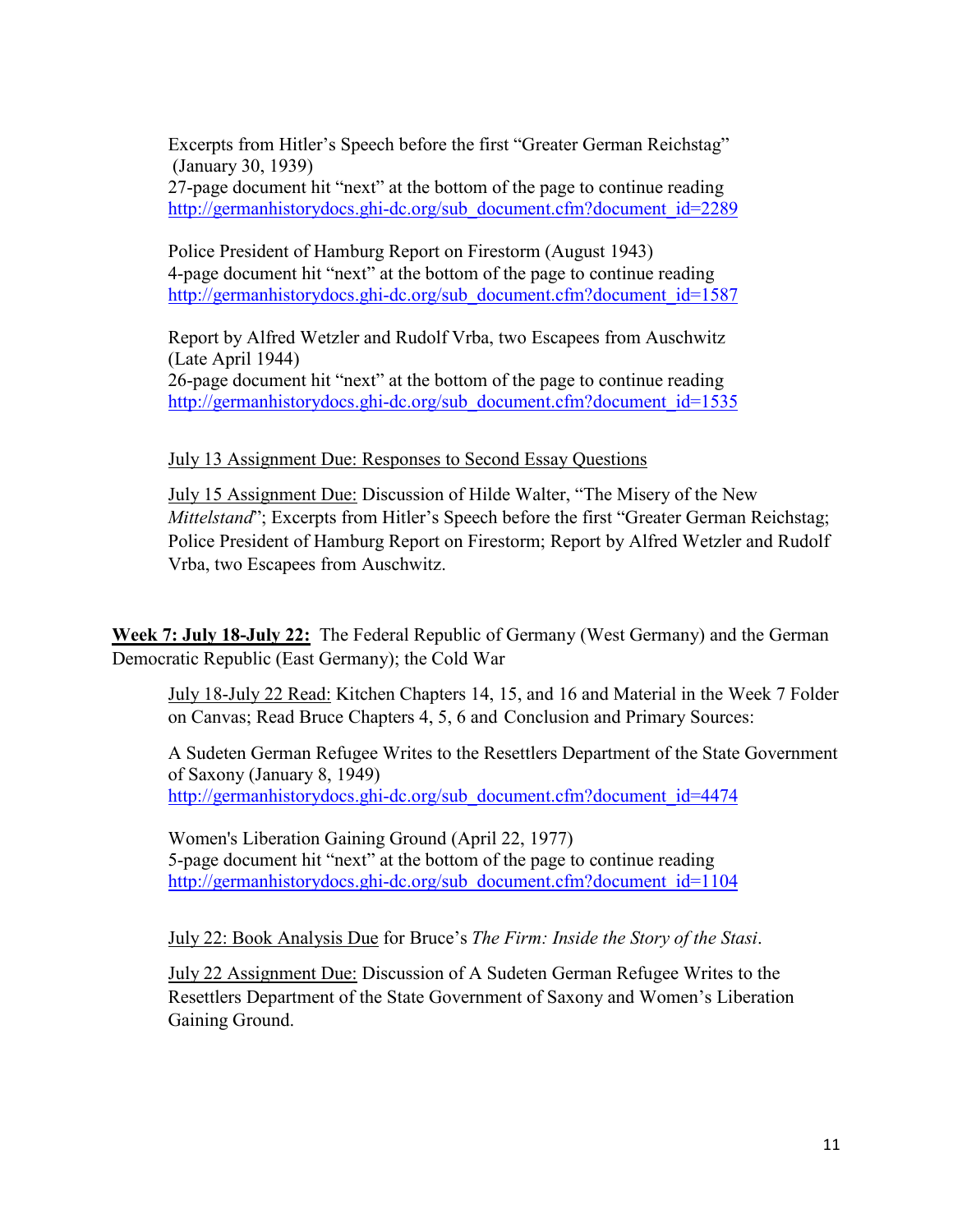**Week 8: July 25-July 29**: German Reunification and a Unified Germany

July 25-July 29 Read: Kitchen Chapter 17, Material in the Week 8 Folder on Canvas, and Primary Sources:

GDR Nostalgia (1996) 2-page document hit "next" at the bottom of the page to continue reading [http://germanhistorydocs.ghi-dc.org/sub\\_document.cfm?document\\_id=3107](http://germanhistorydocs.ghi-dc.org/sub_document.cfm?document_id=3107)

A New Style of Governing (November 22, 2006) 2-page document hit "next" at the bottom of the page to continue reading [http://germanhistorydocs.ghi-dc.org/sub\\_document.cfm?document\\_id=3802](http://germanhistorydocs.ghi-dc.org/sub_document.cfm?document_id=3802)

July 29 Assignment Due: Responses to Third Essay Questions July 29 Assignment Due: Discussion of GDR Nostalgia and A New Style of Governing.

# **Instructor and Course Policies Make-Up Work**

Since assignments are posted several weeks in advance of the due date, make-up work will be allowed only in cases of documented unforeseen extreme hardships, which count as an excused absence. For unforeseen hardships, students should email the instructor written documentation, such as a note from their doctor, which covers the days that they missed. ONLY with documentation will students be granted an excused absence and be able to make up work. Without documentation, absences are considered unexcused absences. Students cannot make up work or turn in late work with unexcused absences. Excused absences are not granted for planned events. Instead, students should work ahead in the course and submit assignments early. **ALL make-up work must be turned in no later than one (1) week from when the instructor receives the documentation. No work will be accepted after the one (1) week period. Near the end of the semester, there may be a shorter amount of time for make-up work. No make-up work will be accepted after Noon (12:00p.m.) on the final day of the course, July 29.**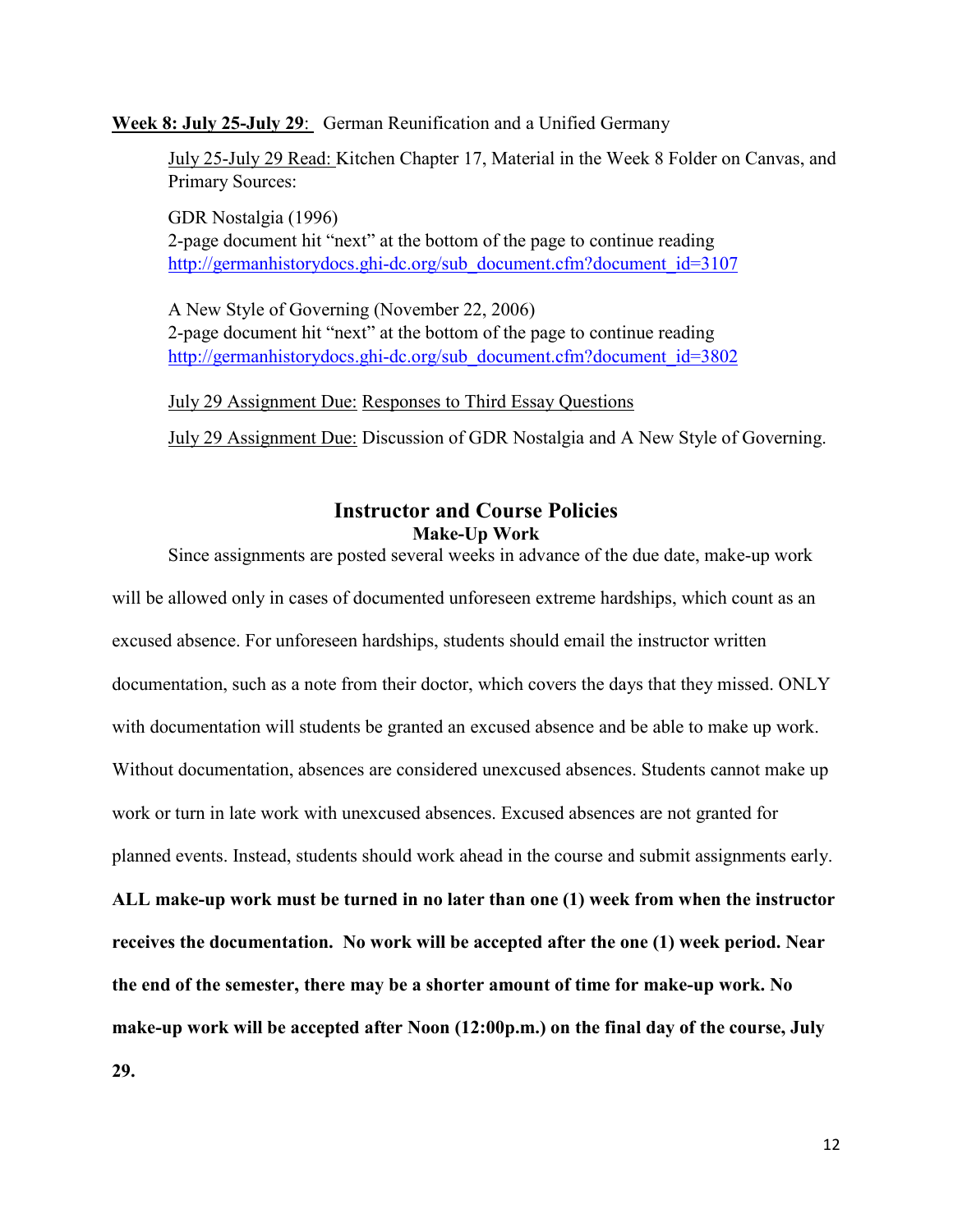### **Incompletes**

A grade of an Incomplete is granted rarely. Incompletes will be granted only after the last day to drop a course and will be granted only to students who have experienced a major catastrophic event. Students must provide some form of written documentation that provides evidence of the catastrophic event.

### **Withdrawal, Drop Dates, Assignment Due Dates, and Important University Dates**

Students who feel that they need to drop the class must go to the Registrar's Office and complete the withdrawal forms. It is the students' responsibility to withdraw from a class. Also, it is the students' responsibility to be aware of all add and drop dates for classes and to be aware of all guidelines in the syllabus and due dates for class assignments. Students should refer to the University Calendar for important dates, such as graduation deadlines. The calendar can be viewed at<https://www.tamuct.edu/>

#### **Plagiarism**

Plagiarism is copying or using the words or the ideas of another individual(s) and submitting that work as one's original work. Material taken from any source, including books, articles, journals, the Internet, or any other sources, must be paraphrased (put in your own words) and cited correctly (refer to individual assignment guidelines) and if quoted, set off in quotation marks, and cited correctly. Plagiarism will be emphasized on the first day of class. **Should students have any questions about paraphrasing, using quotations, citing material, or documenting sources, then students should ask questions via email or make an appointment to discuss concerns with the instructor.** 

**Work that is deemed plagiarized will result in the grade of a zero (0) for the assignment.** SimCheck in Canvas will check assignments for plagiarism. Students who receive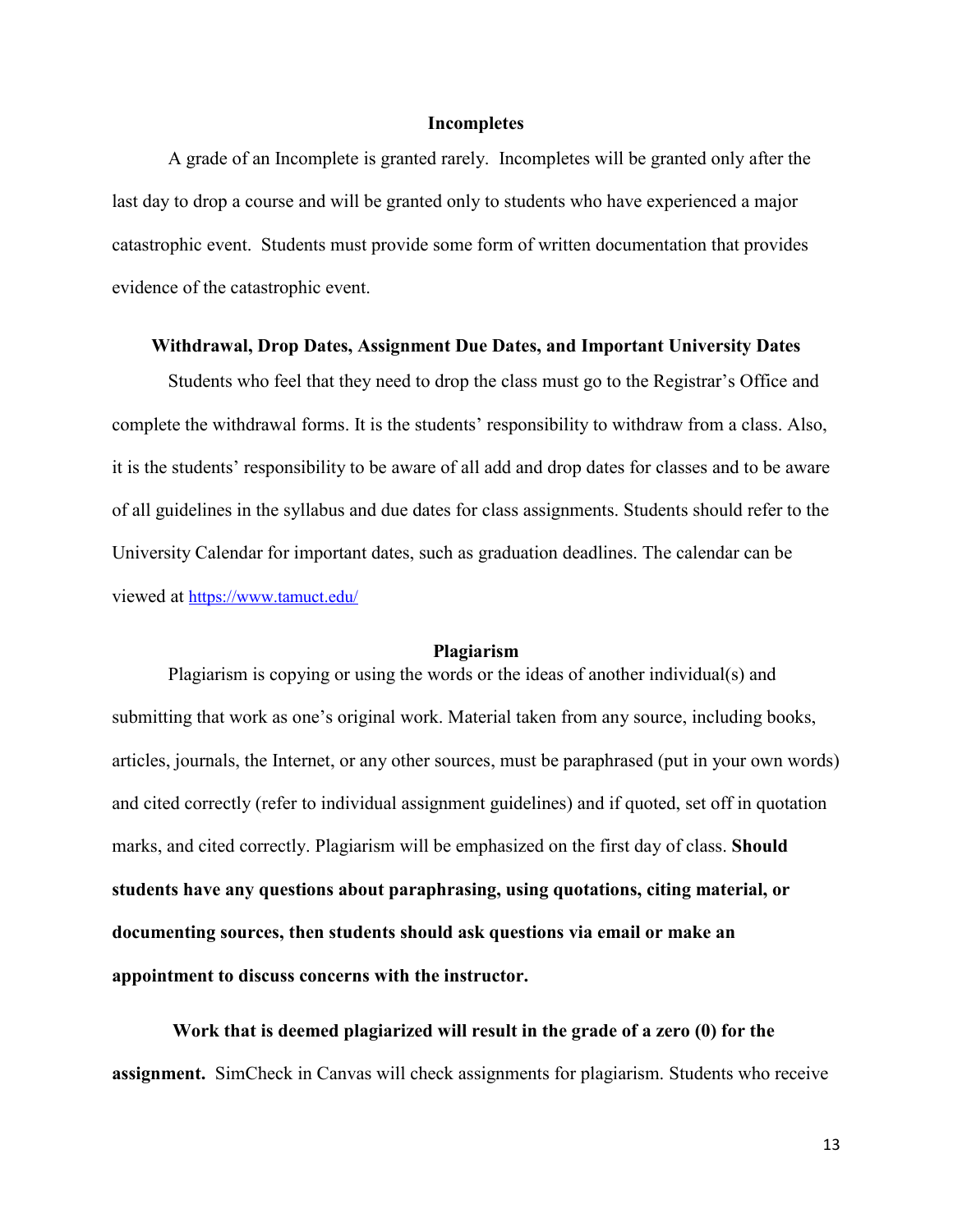a mark of fifty percent (50%) or more for plagiarism will earn a zero (0) for the assignment. Also, students will earn a failing grade (fifty percent (50% F) or lower) for an assignment when there is evidence that the plagiarism is from a purchased paper or when there is evidence of blatantly copying sources or material without paraphrasing. When there is evidence of plagiarism, students' work will be submitted to the Division of Students Affairs for review.

### **Cheating**

Cheating is assisting other students with completing class assignments. Also, cheating includes the use of any unauthorized materials to complete any assignments. **The penalty for cheating will be a zero (0) for the assignment.** When there is evidence of cheating, students' work will be submitted to the Division of Students Affairs for review.

# **Academic Integrity For more information about Academic Integrity and students' responsibilities**

### **regarding academic integrity, please review the information at**

**<https://www.tamuct.edu/student-affairs/academic-integrity.html>**

### **Technology Requirements**

This course will use the A&M-Central Texas Instructure Canvas learning management system. **We strongly recommend the latest versions of Chrome or Firefox browsers. Canvas no longer supports any version of Internet Explorer.**

# Logon to A&M-Central Texas Canvas [https://tamuct.instructure.com/] or access Canvas through the TAMUCT Online link in myCT [https://tamuct.onecampus.com/]. You will log in through our Microsoft portal.

Username: Your MyCT email address. Password: Your MyCT password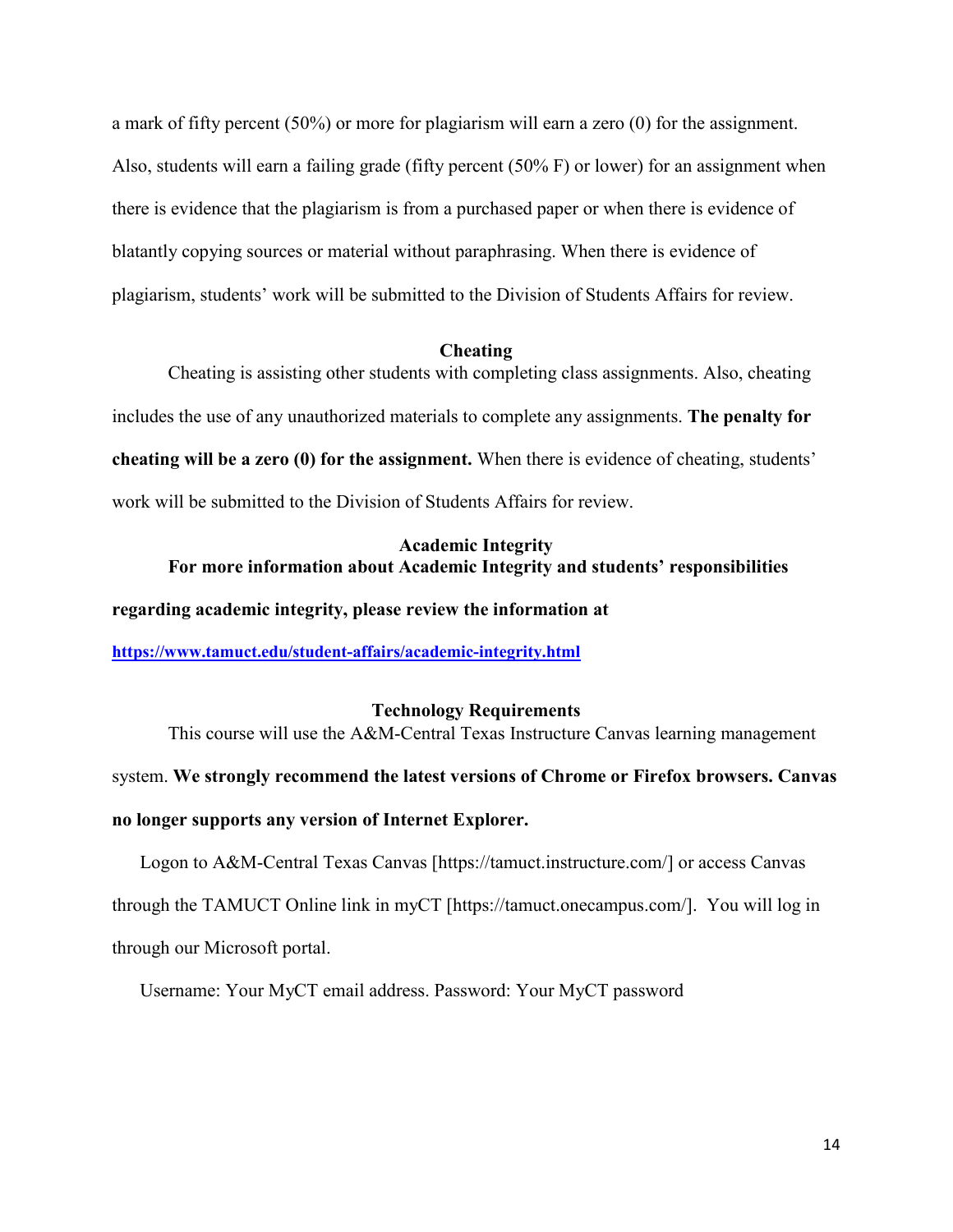### **Canvas Support**

Use the Canvas Help link, located at the bottom of the left-hand menu, for issues with

Canvas. You can select "Chat with Canvas Support," submit a support request through "Report

a Problem," or call the Canvas support line: 1-844-757-0953.

For issues related to course content and requirements, contact your instructor.

### **Online Proctored Testing**

A&M-Central Texas uses Proctorio for online identity verification and proctored testing. This service is provided at no direct cost to students. If the course requires identity verification or proctored testing, the technology requirements are: Any computer meeting the minimum computing requirements, plus web camera, speaker, and microphone (or headset). Proctorio also requires the Chrome web browser with their custom plug in.

### **Other Technology Support**

For log-in problems, students should contact Help Desk Central, 24 hours a day, 7 days a week.

Email: [helpdesk@tamu.edu](mailto:helpdesk@tamu.edu)

Phone: (254) 519-5466

[Web Chat:](http://hdc.tamu.edu/) [http://hdc.tamu.edu]

*Please let the support technician know you are an A&M-Central Texas student.*

# **University Resources, Procedures, and Guidelines Drop Policy**

If you discover that you need to drop this class, you must complete the [Drop Request](https://federation.ngwebsolutions.com/sp/startSSO.ping?PartnerIdpId=https://eis-prod.ec.tamuct.edu:443/samlsso&SpSessionAuthnAdapterId=tamuctDF&TargetResource=https%3a%2f%2fdynamicforms.ngwebsolutions.com%2fSubmit%2fStart%2f53b8369e-0502-4f36-be43-f02a4202f612)

Dynamic Form through Warrior Web.

[https://federation.ngwebsolutions.com/sp/startSSO.ping?PartnerIdpId=https://eis-

prod.ec.tamuct.edu:443/samlsso&SpSessionAuthnAdapterId=tamuctDF&TargetResource=https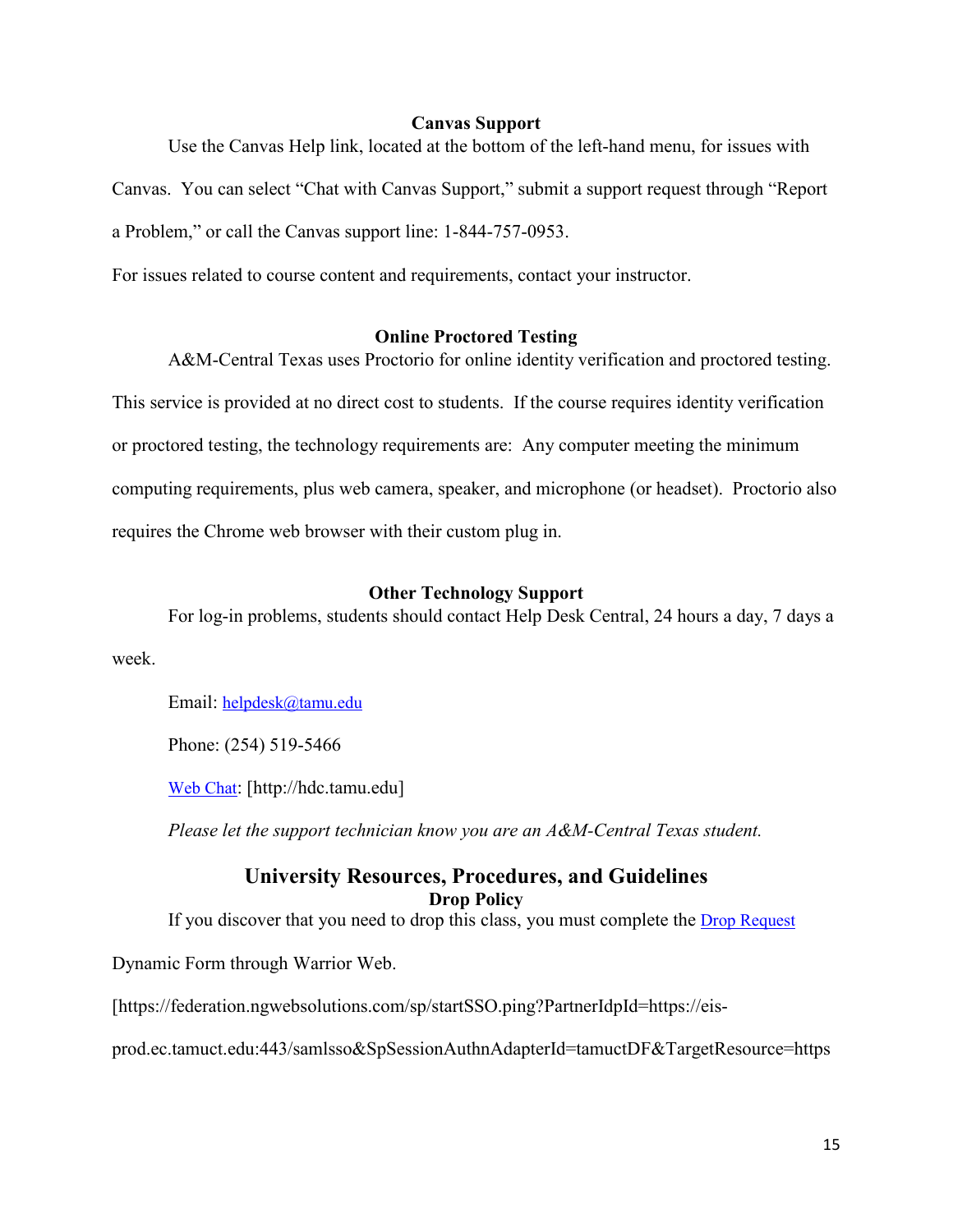%3a%2f%2fdynamicforms.ngwebsolutions.com%2fSubmit%2fStart%2f53b8369e-0502-4f36 be43-f02a4202f612].

Faculty cannot drop students; this is always the responsibility of the student. The Registrar's Office will provide a deadline on the Academic Calendar for which the form must be completed. Once you submit the completed form to the Registrar's Office, you must go into Warrior Web and confirm that you are no longer enrolled. If you still show as enrolled, FOLLOW-UP with the Registrar's Office immediately. You are to attend class until the procedure is complete to avoid penalty for absence. Should you miss the drop deadline or fail to follow the procedure, you will receive an F in the course, which may affect your financial aid and/or VA educational benefits.

### **Academic Integrity**

Texas A&M University-Central Texas values the integrity of the academic enterprise and strives for the highest standards of academic conduct. A&M-Central Texas expects its students, faculty, and staff to support the adherence to high standards of personal and scholarly conduct to preserve the honor and integrity of the creative community. Any deviation by students from this expectation may result in a failing grade for the assignment and potentially a failing grade for the course. All academic misconduct concerns will be referred to the Office of Student Conduct.

When in doubt on collaboration, citation, or any issue, please contact your instructor before taking a course of action.

For more [information](https://nam04.safelinks.protection.outlook.com/?url=https%3A%2F%2Fwww.tamuct.edu%2Fstudent-affairs%2Fstudent-conduct.html&data=04%7C01%7Clisa.bunkowski%40tamuct.edu%7Ccfb6e486f24745f53e1a08d910055cb2%7C9eed4e3000f744849ff193ad8005acec%7C0%7C0%7C637558437485252160%7CUnknown%7CTWFpbGZsb3d8eyJWIjoiMC4wLjAwMDAiLCJQIjoiV2luMzIiLCJBTiI6Ik1haWwiLCJXVCI6Mn0%3D%7C1000&sdata=yjftDEVHvLX%2FhM%2FcFU0B99krV1RgEWR%2BJ%2BhvtoR6TYk%3D&reserved=0) regarding the Student Conduct process,

[https://www.tamuct.edu/student-affairs/student-conduct.html].

If you know of potential honor violations by other students, you may [submit](https://nam04.safelinks.protection.outlook.com/?url=https%3A%2F%2Fcm.maxient.com%2Freportingform.php%3FTAMUCentralTexas%26layout_id%3D0&data=04%7C01%7Clisa.bunkowski%40tamuct.edu%7Ccfb6e486f24745f53e1a08d910055cb2%7C9eed4e3000f744849ff193ad8005acec%7C0%7C0%7C637558437485262157%7CUnknown%7CTWFpbGZsb3d8eyJWIjoiMC4wLjAwMDAiLCJQIjoiV2luMzIiLCJBTiI6Ik1haWwiLCJXVCI6Mn0%3D%7C1000&sdata=CXGkOa6uPDPX1IMZ87z3aZDq2n91xfHKu4MMS43Ejjk%3D&reserved=0) a report, [https://cm.maxient.com/reportingform.php?TAMUCentralTexas&layout\_id=0].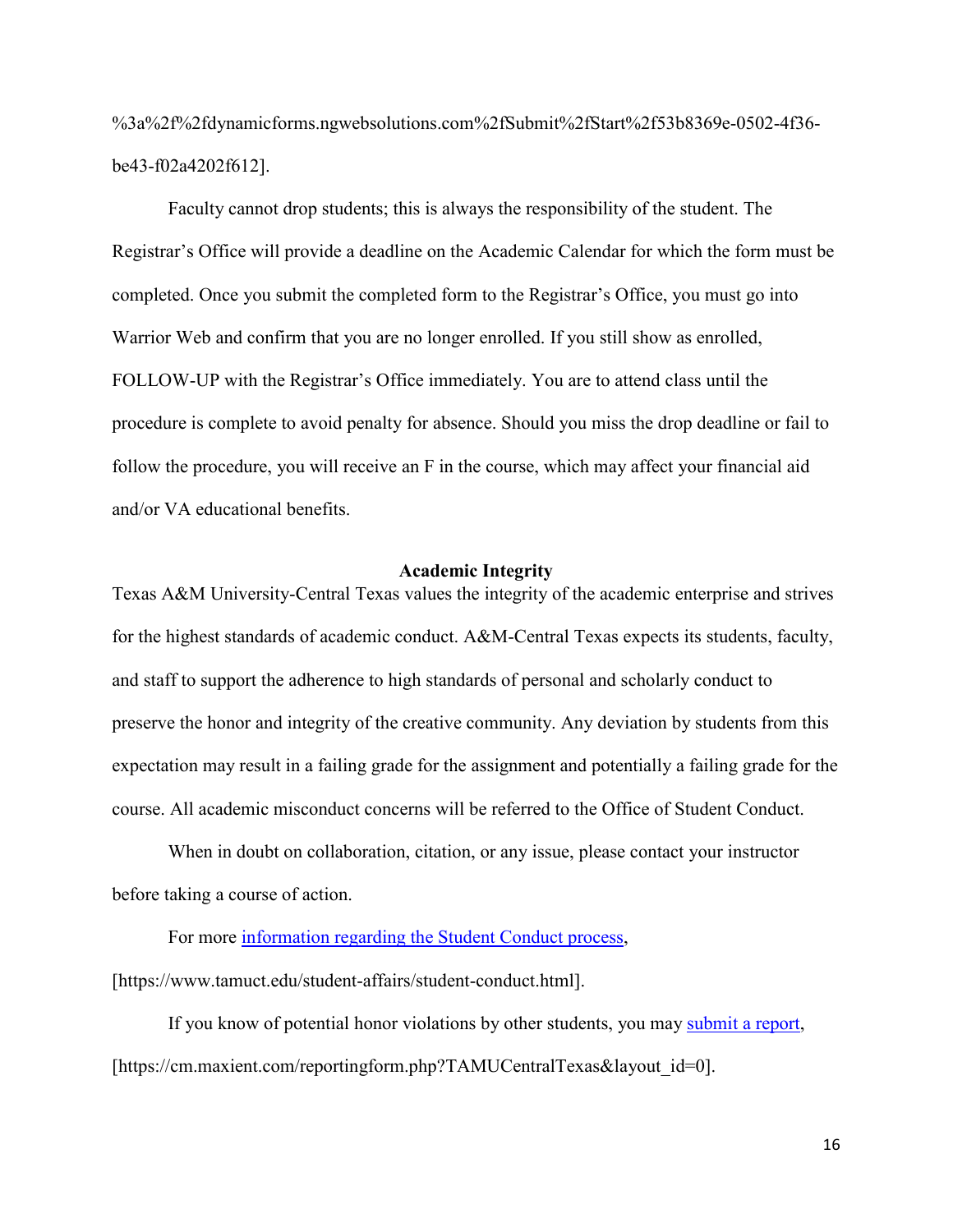#### **Academic Accommodations**

At Texas A&M University-Central Texas, we value an inclusive learning environment where every student has an equal chance to succeed and has the right to a barrier-free education. The Warrior Center for Student Success, Equity and Inclusion is responsible for ensuring that students with a disability receive equal access to the university's programs, services and activities. If you believe you have a disability requiring reasonable accommodations, please contact the Office of Access and Inclusion, WH-212; or call (254) 501-5836. Any information you provide is private and confidential and will be treated as such.

For more information, please visit our [Access & Inclusion](https://tamuct.instructure.com/courses/717) Canvas page (log-in required) [https://tamuct.instructure.com/courses/717]

### **Important information for Pregnant and/or Parenting Students**

Texas A&M University-Central Texas supports students who are pregnant and/or parenting. In accordance with requirements of Title IX and related guidance from US Department of Education's Office of Civil Rights, the Dean of Student Affairs' Office can assist students who are pregnant and/or parenting in seeking accommodations related to pregnancy and/or parenting. Students should seek out assistance as early in the pregnancy as possible. For more information, please visit [Student Affairs](https://www.tamuct.edu/student-affairs/pregnant-and-parenting-students.html) [https://www.tamuct.edu/student-affairs/pregnantand-parenting-students.html]. Students may also contact the institution's Title IX Coordinator. If you would like to read more about these [requirements and guidelines](http://www2.ed.gov/about/offices/list/ocr/docs/pregnancy.pdf) online, please visit the website [http://www2.ed.gov/about/offices/list/ocr/docs/pregnancy.pdf].

Title IX of the Education Amendments Act of 1972 prohibits discrimination on the basis of sex and gender–including pregnancy, parenting, and all related conditions. A&M-Central Texas is able to provide flexible and individualized reasonable accommodation to pregnant and parenting students. All pregnant and parenting students should contact the Associate Dean in the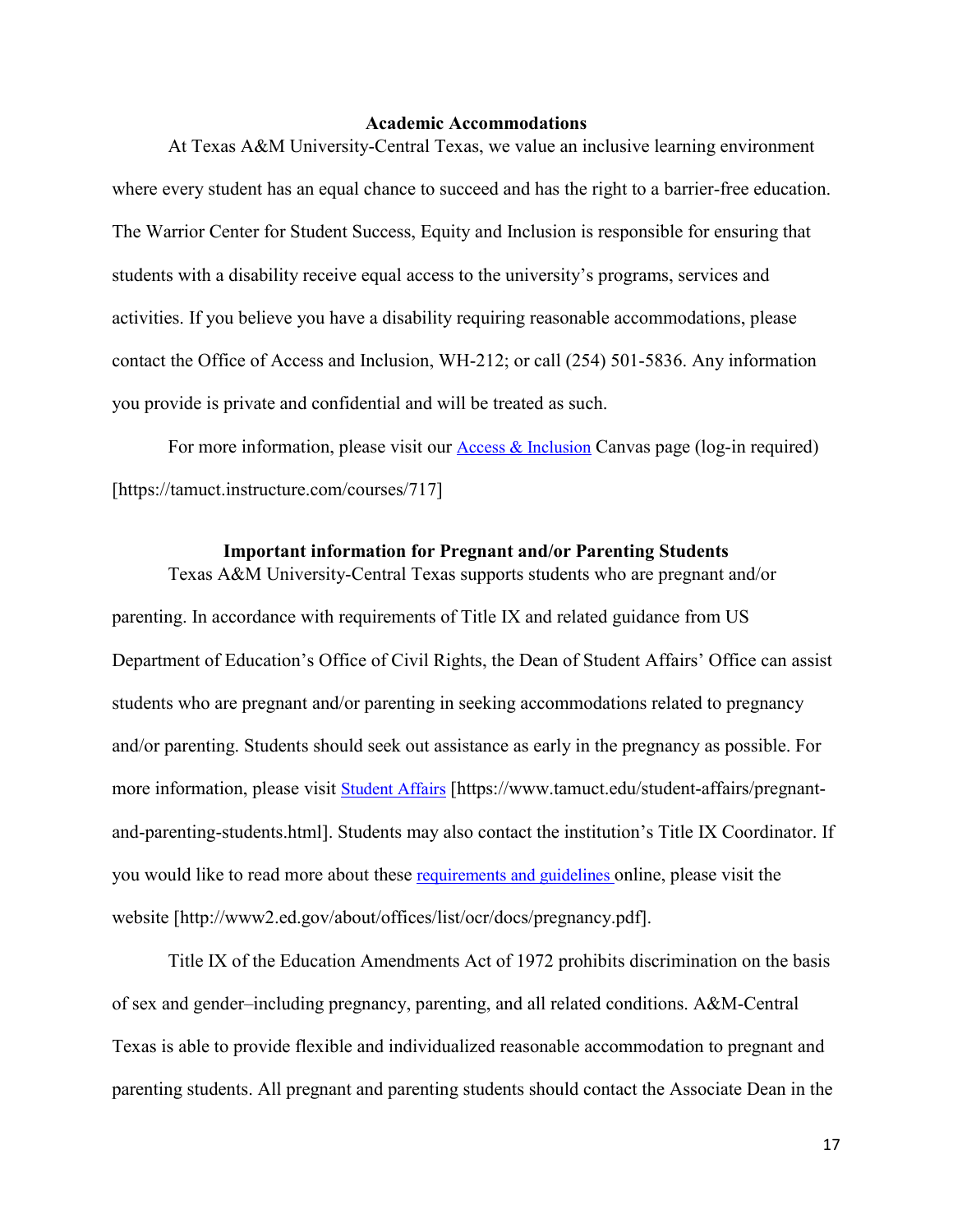Division of Student Affairs at (254) 501-5909 to seek out assistance. Students may also contact the University's Title IX Coordinator.

### **Tutoring**

Tutoring is available to all A&M-Central Texas students, both virtually and in-person. Student success coaching is available online upon request.

If you have a question, are interested in becoming a tutor, or in need of success coaching contact the Warrior Center for Student Success, Equity and Inclusion at (254) 501-5836, visit the Warrior Center at 212 Warrior Hall, or by emailing [WarriorCenter@tamuct.edu.](mailto:WarriorCenter@tamuct.edu)

To schedule tutoring sessions and view tutor availability, please visit Tutor [Matching](https://tutormatchingservice.com/TAMUCT) [Services](https://tutormatchingservice.com/TAMUCT) [https://tutormatchingservice.com/TAMUCT] or visit the Tutoring Center in 111 Warrior Hall.

Chat live with a remote tutor 24/7 for almost any subject from on your computer! Tutor.com is an online tutoring platform that enables A&M-Central Texas students to log in and receive online tutoring support at no additional cost. This tool provides tutoring in over 40 subject areas except writing support. Access Tutor.com through Canvas.

### **University Writing Center**

Located in Warrior Hall 416, the University Writing Center (UWC) at Texas A&M University–Central Texas (A&M–Central Texas) is a free service open to all A&M–Central Texas students. For the Summer 2022 semester, the hours of operation are from 10:00 a.m.-4:00 p.m. Monday thru Thursday in Warrior Hall 416 (with online tutoring available every hour as well) with satellite hours available online only Monday thru Thursday from 6:00-9:00 p.m. and most Saturdays from 12:00-3:00 p.m.

Tutors are prepared to help writers of all levels and abilities at any stage of the writing process. While tutors will not write, edit, or grade papers, they will assist students in developing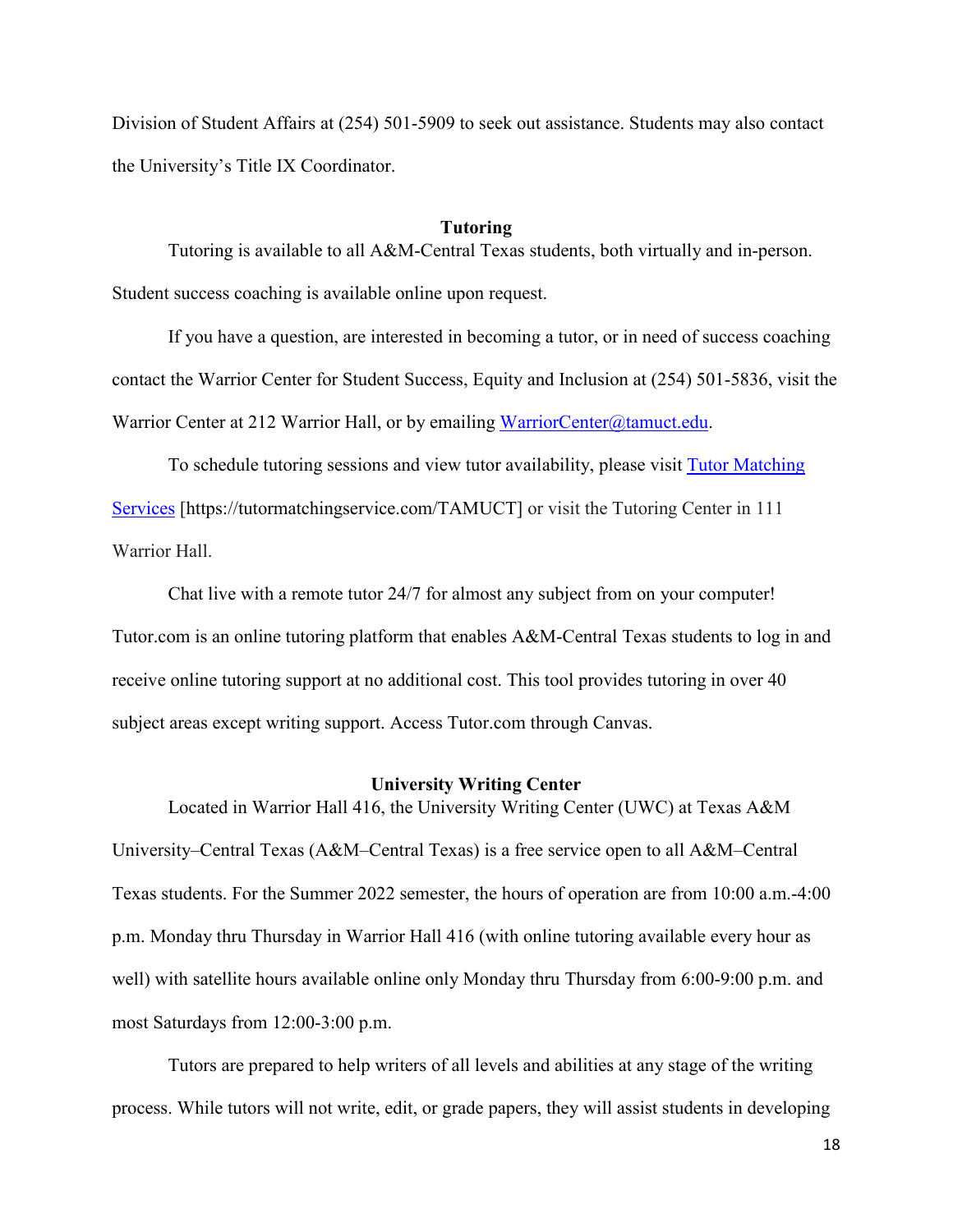more effective composing practices. By providing a practice audience for students' ideas and writing, our tutors highlight the ways in which they read and interpret students' texts, offering guidance and support throughout the various stages of the writing process. In addition, students may work independently in the UWC by checking out a laptop that runs the Microsoft Office suite and connects to WIFI, or by consulting our resources on writing, including all of the relevant style guides. Whether you need help brainstorming ideas, organizing an essay, proofreading, understanding proper citation practices, or just want a quiet place to work, the UWC is here to help!

Students may arrange a one-to-one session with a trained and experienced writing tutor by making an appointment via [WCOnline](https://tamuct.mywconline.com/) at [https://tamuct.mywconline.com/]. In addition, you can email Dr. Bruce Bowles Jr. at bruce.bowles  $@t$ amuct.edu if you have any questions about the UWC, need any assistance with scheduling, or would like to schedule a recurring appointment with your favorite tutor.

### **University Library**

The University Library provides many services in support of research across campus and at a distance. We offer over 200 electronic databases containing approximately 400,000 eBooks and 82,000 journals, in addition to the 96,000 items in our print collection, which can be mailed to students who live more than 50 miles from campus. Research guides for each subject taught at A&M-Central Texas are available through our website to help students navigate these resources. On campus, the library offers technology including cameras, laptops, microphones, webcams, and digital sound recorders.

Research assistance from a librarian is also available 24 hours a day through our online chat service, and at the reference desk when the library is open. Research sessions can be scheduled for more comprehensive assistance, and may take place virtually through WebEx,